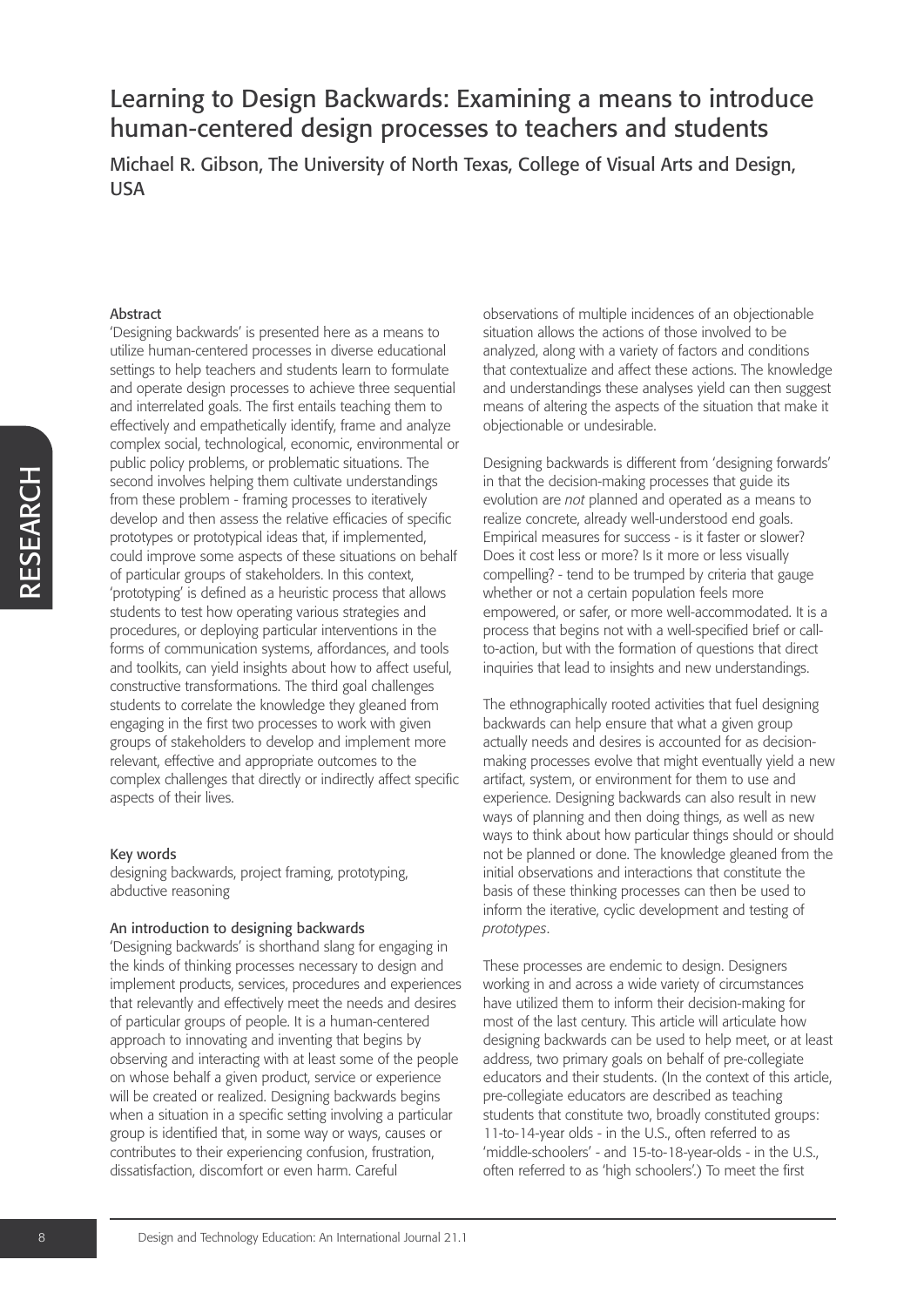goal, it can equip pre-collegiate educators and their students with a viable methodology for identifying, framing, and examining complicated issues and questions. To meet the second, it can also, as they deem necessary, provide them with a viable mechanism for developing something that is new and that instigates change and thus "…makes the existing model obsolete" (Fuller, 1981).

In the context of designing backwards, prototypes can and do take many forms. They can manifest themselves as manual sketches, digital renderings or physical models. They can eventually yield a diverse array of outcomes like computing interfaces, systems of cautionary symbols, or promotional posters. Prototypes also emerge as tools or kit of tools, or games, or new ways for a people to engage in the experience of selecting food and then dining in a cafeteria. They can also be realized as a new means for an individual to participate in the act of voting in a political election, or to select the best players for a given year's football, baseball or hockey all-star team, or to sort and then effectively route a diverse array of packages in a mail room.

Designers (and engineers, computer scientists and other practitioners and academics who use them) are taught that a prototype should function as a means to test the ramifications of implementing and then operating something prior to its actual adoption, manufacture, or publication. Prototypes provide designers, their collaborators, and some of those who will eventually view, use or consume what designers create with a process – *prototyping* – for informing and guiding the development of whatever is being designed in an iterative manner. 11 to-18-year-old students who learn to design backwards will be more well-positioned to enter university or the job market as innovative, broad-minded thinkers and planners (Trilling and Fadel, 2009: 8-9). Designing backwards to iteratively develop and test prototypes will also provide them with a viable means to frame, analyze and suggest viable, sustainable ways to ameliorate complex problems (Trilling and Fadel, 2009: 49-54). Additonally, designing backwards immerses students in learning situations that challenge them to construct, rather than merely perform, knowledge, which requires comprehension and critical thinking (Banks, 1993: 5-6). In turn, this helps students become actors in their own learning processes, which helps them learn to reason, create and use new information effectively (Bain, 2004: 58-9).

*A brief examination of the historical context for designing backwards*

Designing backwards is posited here as a reflective, process-based means to gain and create knowledge, as well as to positively guide transformative actions, on behalf of an affected group. It does not begin by pre-supposing that a particular type of problem, or undesirable situation, can be improved or resolved by engaging in a specific type of thinking. It tends to require lateral ways of thinking that explore and assess multiple possibilities, rather than linear ways of thinking which can yield only one 'right answer'. Its foundation is rooted in discussions that began in earnest during the 1960s during the Design Methods Movement about what should constitute the fundamental activities of design. As the 1960s progressed, the processes used to guide design decision-making began to be touted as a means to effectively engage in scientific research by a group that came to be loosely known as the design methodologists. They included Christopher Alexander, R. Buckminister Fuller, J. Chris Jones and Herbert Simon. By the early 1970s, Alexander and Jones began to suggest that trying to utilize systematic methods rooted in science to understand complex design problems was an inadequate and ineffective way to do this. Unlike scientifically guided processes, the results of design processes are often not replicable, nor should any attempt be made to copy them, and very often they cannot be validated externally (Cross, 2007: 121-122). Design processes, like designing backwards, also tend to begin with some sort of a normative objective - to try and improve something, or a given set of circumstances - and so are structured in ways that they yield results that can be said to be better, or more appropriate, rather than true or false (Rittel and Webber, 1973).

In 1983, Donald Schön published his book *The Reflective Practitioner* (Schön, 1983). It touted the idea that practitioners working in a broad array of disciplines can create more relevant, useful knowledge for themselves by consciously reflecting on what they do as they do it. This constructivist approach argued that practitioners should eschew what he referred to as "technical rationality" (i.e., positivistically informed ways of learning) as a grounding for their professional knowledge. Instead, Schön argued that they should rely on understandings gleaned from "looking to our experiences, connecting with our feelings, and attending to our theories in use" (Smith, 2011). As the 1980s progressed, Schön's ideas about enacting reflective practice resonated positively with practitioners across many disciplines, including designers and educators. He referred to this as "reflecting on action so as to engage in a process of continuous learning" (Schön, 1983: 102-104).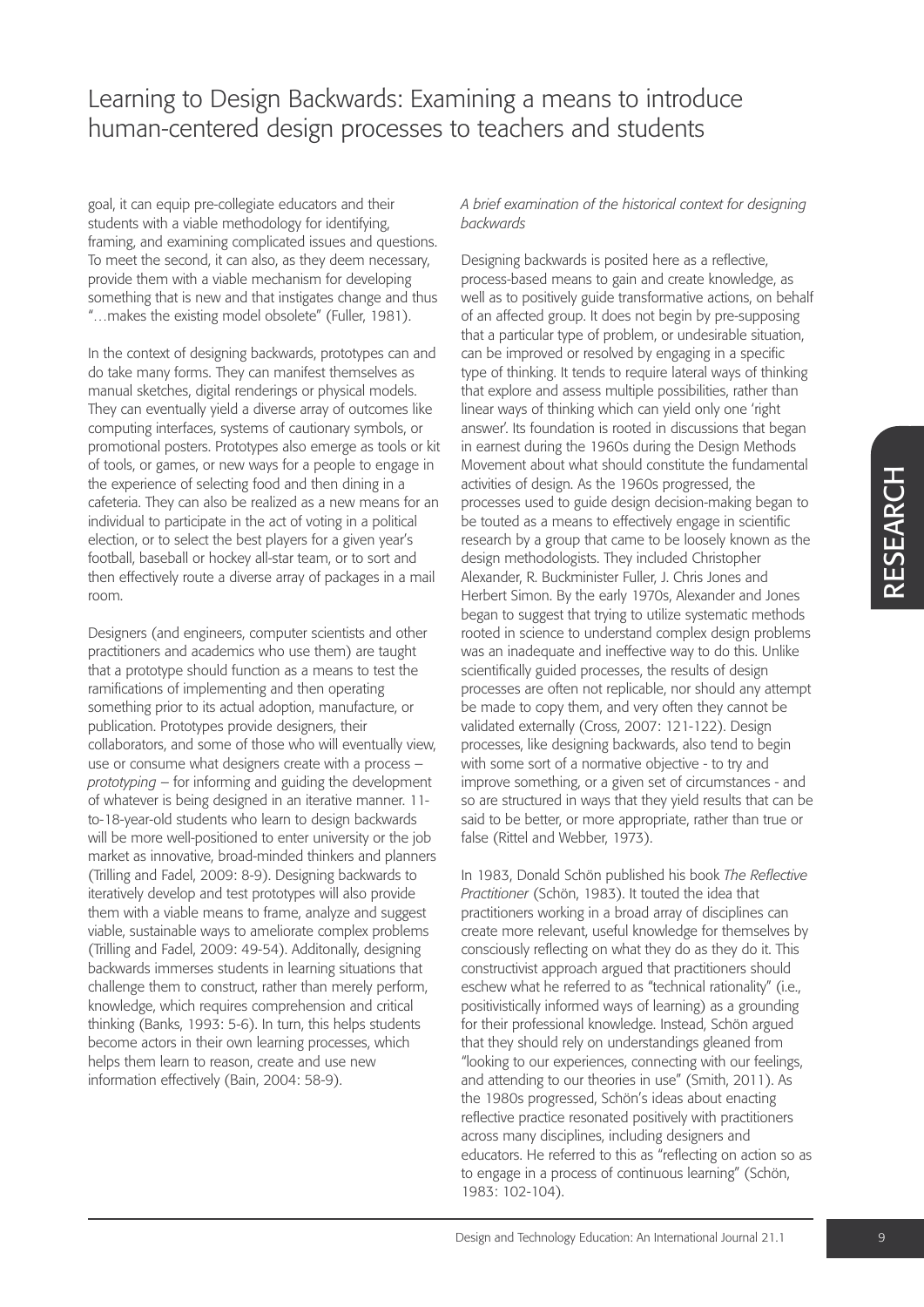Enacting and sustaining a reflective practice, and using the knowledge gleaned from this on-going, often cyclic, process is another key tenet of designing backwards. What is being described here is not a systemic, linear, 'plan-andthen-execute' approach: it is antithetical to systematically guided, standardized methods for performing, rather than constructing, knowledge.

Constructivist approaches to planning and operating design processes, like reflective practice and designing backwards, can allow practitioners from a wide variety of disciplines to effectively confront ill-structured, complex problems. The need for practitioners and their collaborators to be able to do this can be traced to Herbert Simon's arguments in *The Sciences of the Artificial* (Simon, 1969), and, more directly, to Rittel and Webber's call to use design thinking to confront these kinds of intricate, convoluted dilemmas that they deemed "wicked problems" (Rittel and Webber, 1973). Additionally, designing backwards calls for modes of inquiry to inform plans for action and, as necessary, the development of whatever tools and methods are needed to realize these plans (Coyne, 2005: 8).

Designing backwards does not require those who engage in it to possess professional design experience or a degree in one of the design disciplines. It is a process, or set of processes, that begins when those involved in or affected by a particular situation identify, or co-identify, at least some aspects of it as somehow being problematic, dissatisfying or annoying to them. In this discourse, these people will be referred to as "the affected group," and their predicament as a "problematic situation." For example, individuals, particularly children living in the U.S., who were infected with measles or mumps in 2014 are an example of an affected group. The fact that they became ill in the first place - as did others who came into contact with them during their infected state - due to their parents not allowing them to be vaccinated against these easily preventable diseases is an example of a problematic situation.

#### *A description of designing backwards as an inclusive, transformative activity*

Whoever eventually becomes involved in the efforts to mitigate a distinct undesirable scenario, or problematic situation, the two primary goals of designing backwards are relatively easy to describe, even if the means for achieving them sometimes is not. The first of these linked processes involves engaging in critical and objective examinations of how and why given sets of social, technological, economic, environmental and political

factors and conditions influence an affected group living or working within a given situation. The second involves leveraging knowledge gleaned from these examinations to suggest changes to improve the factors and conditions that frame the problematic situation of the affected group.

Designing backwards does not begin by challenging someone, most especially a student, to design a chair, a graphical user interface, a retail space or a garment line. In this context, 'student' refers to two age ranges and maturity levels of individuals: middle-school students aged 11 to 14 years, and high school students aged 15 to 18 years. Working very prescriptively according to a narrowly defined design or problem brief guides decision-making processes in ways that ensure the realization of predictable, often pre-determined outcomes that fit into an (usually) existing, singular-rather-pluralistic, well-defined category. When projects are initiated according to framing statements that specify the 'what' of that which must be designed… 'design a poster that communicates … on behalf of…,' opportunities to think about how to transform the factors and conditions that contextually surround the situation within which the design must function are often lost. In this way, many problem statements and project briefs limit the potential to improve a given state of affairs on behalf of *or with* a particular affected group by categorically constraining the activities of those who could affect change in or around these circumstances.

These types of project briefs also limit designing to an activity that is undertaken *for people* enveloped within a specific set of circumstances, without their involvement and input, rather than an activity that is undertaken *with these people*, where they are allowed to function in at least some ways as co-designers. For example, merely designing *for people* results in the kinds of public relations fueled marketing campaigns that champion a given sponsor's vaguely defined support for American Iraq and Afghanistan war veterans. While these campaigns might help garner some positive publicity for their corporate sponsors, they will likely do little to help these veterans readjust to living and working in a society where most jobs do not require the skills necessary to successfully engage in armed combat against cunning adversaries. Similarly, developing and implementing yet another physical fitness mobile app is not likely to effectively address the complex myriad of causal factors that can be linked to why so many people living in G-20 nations are overweight and physically unfit.

Design researchers Liz Sanders and Pieter Stappers have opined that involving end users and intended audiences in design processes supports a mindset "that the end users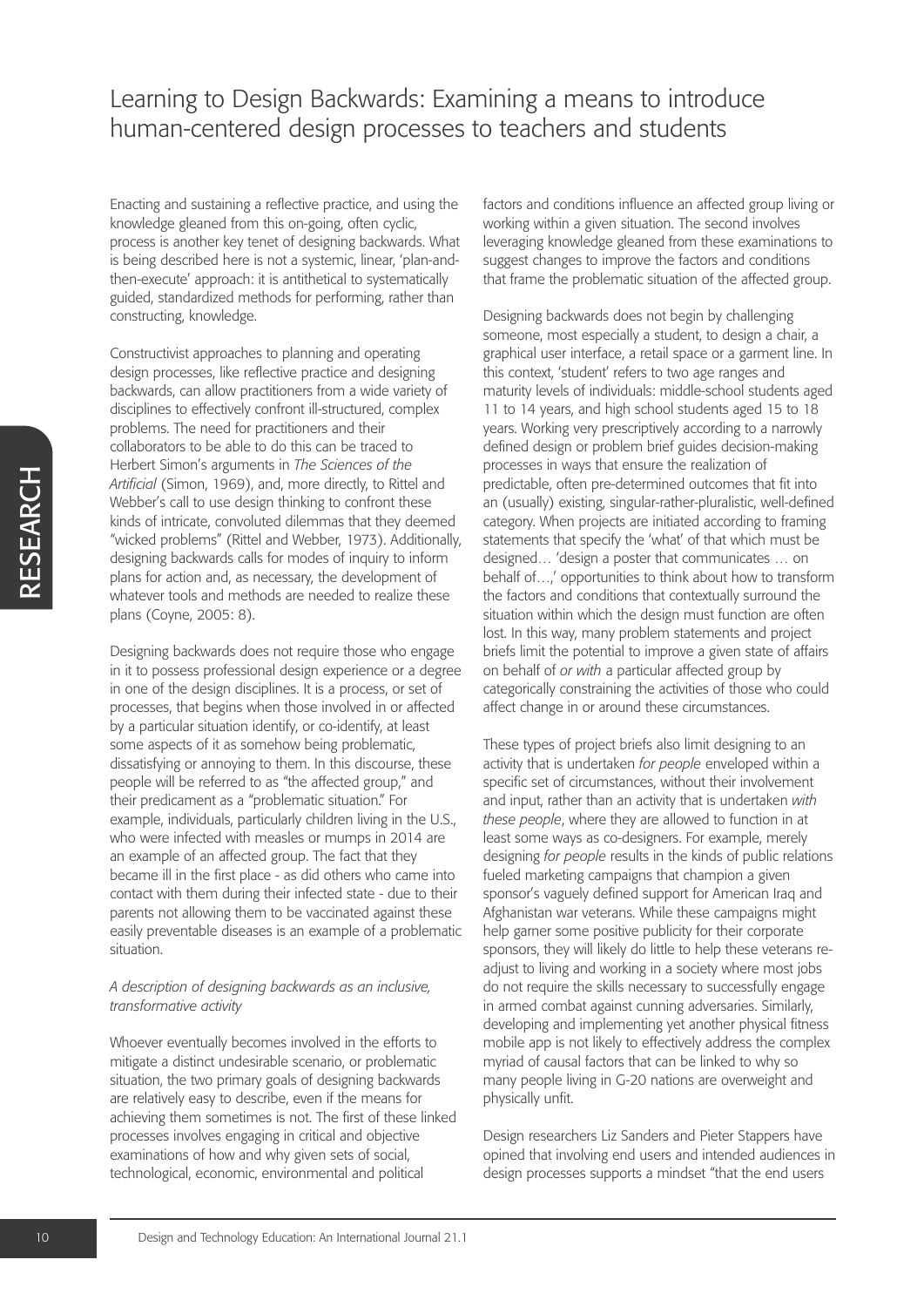are the experts of their future lives," and that "[he/she] is only one person among others whose needs and dreams need to be addressed in product/service development… It is also now acknowledged that all levels of people's needs should be addressed, including ergonomic, cognitive, emotional, social, and cultural needs (Sanders and Stappers, 2014: 25).

#### *Introducing the concept of designing backwards in educational settings*

Designing backwards can afford students diverse opportunities to become familiar with a means to envision, and then build and test, that which may not yet exist, at least in its current form. It allows them to:

- 1. consider real-world problems;
- 2. engage in research processes;
- 3. analyze the data they gather;
- 4. utilize this data to guide the generation of new ideas;
- 5. engage in experimentation and then;
- 6. actually construct and test prototypes that can affect the real- world problems they set out to address.

Through prototyping, they can learn to think differently and act in new ways, which can in turn help them to innovate, to challenge and break patterns (Berglund and Grimhelden, 2011). Learning to develop prototypes can also become a means for students to share multiple experiences and viewpoints with each other, because the prototypes themselves often become loci around which rich dialogues begin and are sustained.

Prototyping requires the building and testing, and then rebuilding and re-testing, of many different, possible manifestations of something so that, eventually, only the iterations that are assessed as being the most effective remain for consideration and possible implementation at the end of the process. Educators of 11-to-18-year- old students and the students themselves need to understand that prototyping is antithetical to modes of working that call for a single plan to be executed from start to finish without diverting from the strategy that was originally articulated to guide its progression. It is a messy and unpredictable process, and is informed as much if not more by data gleaned from what happens when a given prototype fails than when it, or some aspect of it, succeeds (Lombardi, 2013: 9-11). It is NOT a linear process, but rather a cyclic, often circuitous one. It requires that a given prototype or sets of prototypes that depict or allow for the operation of specific ideas or procedures be analyzed and evaluated prior to attempting to construct the next generation of prototypes.

Challenging 11-to-18-year-old students to analyze how

and why a specific prototype, or some aspect of it, failed to be perceived, or to function, or to be utilized as planned, can help them learn to engage in *failure analysis* as a means to guide and support their decision-making processes (Edmondson, 2011). Learning to determine what causal or correlational factors may have contributed to a given prototype not working as well as had been hoped helps students understand the developmental roles that failures play in processes that can eventually yield more desirable outcomes. Engaging in comparative analyses of how different prototypes were appreciated (or not) from emotional and functional perspectives can help students gain important insights about what people unlike themselves might really want and need. It can also help them better understand how these prototypes were operated, and how those who used them felt about their experiences afterwards. Students who learn to effectively analyze failures also learn how to avoid making false assumptions about what is most necessary or desirable among others whose belief systems, and ways of thinking and doing, are different from their own. In this way, learning to engage in the process of gaining knowledge from failure can help students learn to think and work empathetically.

The prototyping processes that are an integral part of designing backwards begin by envisioning and then constructing, often in rough forms, multiple, broadly informed ways to build, facilitate, actualize or do a thing, experience, procedure or activity. Ideally, designing backwards is contextualized and then guided by research data that has been gathered and analyzed from diverse primary and secondary sources, rather than by the singularly informed will of one person or group to enact what they believe to be right, or just, or a viable solution to their perception of a given problem. Prototyping processes invite the participation, sometimes repeatedly, of at least a few people who will or could be affected by the decisions to change, make, or do within the context of a given situation that affects one or more aspects of their lives (Portigal, 2013: 12-14). Because of this inherent inclusivity, prototyping processes can help build consensus between diversely constituted groups, including those who do not share the life experiences and understandings of 11-to-18-year-old students.

These processes require a high degree of real curiosity and open-mindedness among those who engage in them, as they often yield outcomes that call for something to be done differently than it has been done up to now, or that calls for the invention and implementation of something new.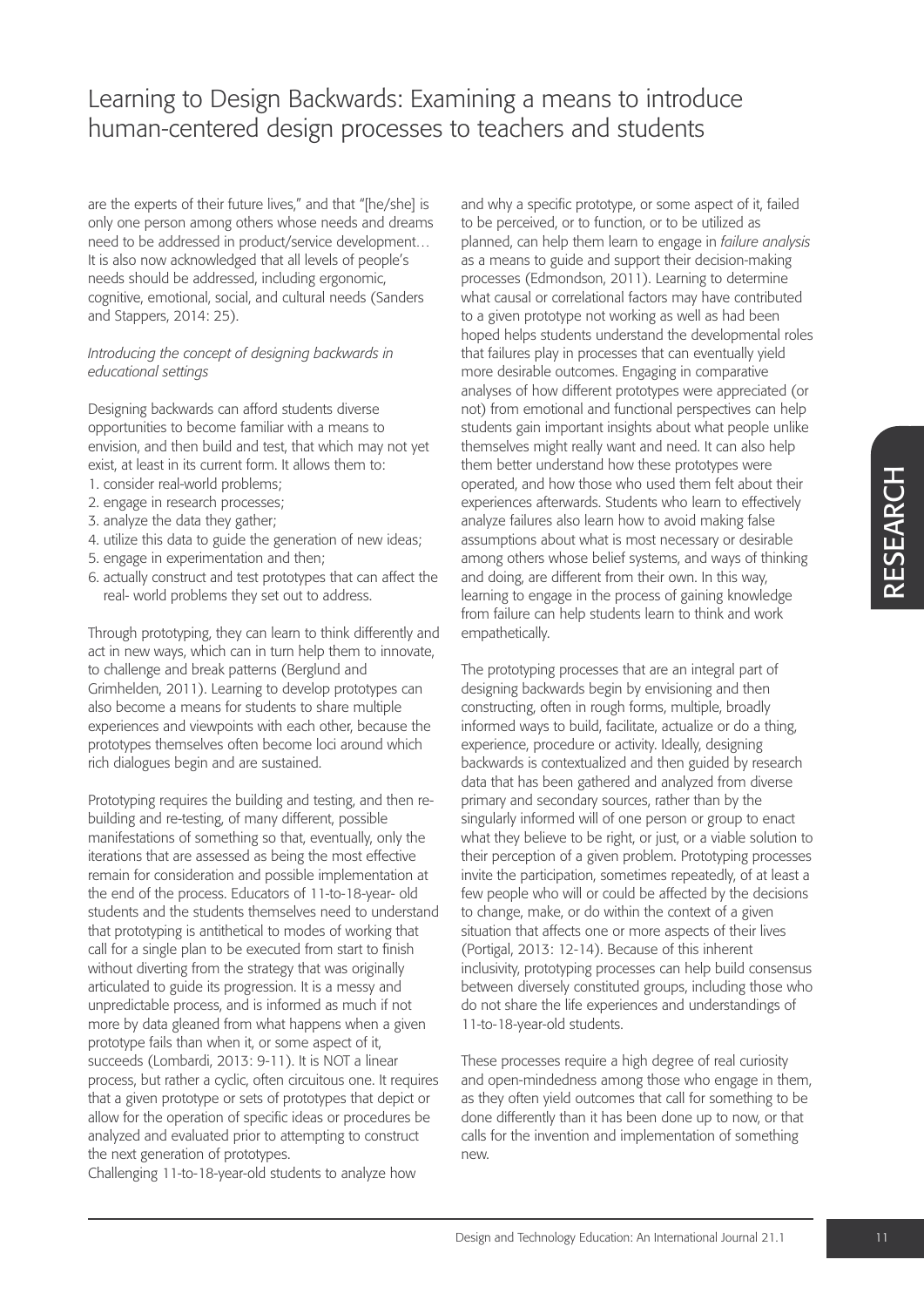When planned and operated effectively, the prototyping processes that guide designing backwards provide a means to yield insights, apprised by multiple perspectives and belief systems, that achieve relevant, actionable effects and consequences. Teaching educators from a variety of disciplines to teach their students to design backwards - to incorporate prototyping into their decisionmaking processes when they are confronted with complex problems - can afford *both groups* with a conscientiously framed and guided means to productively address, and, as necessary, transform them. Designing backwards also makes use of prototyping as a practice that encourages collaboration between individuals and groups that might not otherwise have occasion to meaningfully interact with each other. As such, it can help teachers immerse their students in learning situations that afford them opportunities to build empathy for people who think, act and aspire to life and career goals very different from their own.

*Operationalizing 'designing backwards' as an integrative, educational toolkit for 11-to-18-year-old students and their educators*

As an integrative tool, or, more accurately, as an integrative, adaptive toolkit for education, learning to develop and operationalize the means to design backwards has the potential to bolster the efforts of educators at the middle- and high-school levels who have been challenged to teach their students to identify, contextually frame (Schön, 1984) and resolve so-called 'real-world problems'. These types of problems require that 11-to-18-year-old students learn to empathize with people unlike themselves. They tend to involve complex issues such as individual and family nutrition and wellness, emotional health, understanding macro- and microeconomic realities, gaining knowledge about how public policies affect individuals and groups, and cultivating pluralistic awareness of social and cultural identities. These types of problems also require that these students learn to embrace means of understanding, planning and doing that are *not* guided by linearly structured, predictable kinds of logic. By being immersed in learning situations led by educators who have learned to design backwards, students at the middle- and high-school levels can be challenged to re-think their perceptions about the prevailing factors, conditions and belief systems that are affecting a particular group in a specific way.

As they do this, these students can learn to engage in a process of problem-solving that allows them to, at best, develop expertise with, or at least develop a fundamental understanding of, *abductive reasoning*. Although many students enrolled in public school settings in the U.S. are introduced to inductive and deductive reasoning in math and science curricula during their middle school years (6th to 9th grades; when they are 11- to 13-years-old) (Yopp, 2009: 288), their exposure to abductive reasoning - the type that guides designing backwards - tends to be much more limited or non-existent during this period of time.

Learning to structure an argument that guarantees the truth of its conclusion (per deductive reasoning), and learning to do this so that sound evidence may be offered that something *might* be true, based on structured experience (per inductive reasoning), can and does help students reason their ways through well-structured and constrained, empirically framed problems. However, neither of these structures affords them a means to offer new insights relative to the logic presented in the arguments, or new knowledge that could be derived from inferring conclusions that best explain *why* a particular social, technological, environmental, economic or political phenomenon has been observed within a specific setting (Kolko, 2010: 16-17).

To effectively understand, much less address or attempt to affect how even a small portion of the limited factors that envelop a specific group requires a different kind of thinking than that which is informed by deductive or inductive approaches. This alternative type of thinking has to allow for the generation of ideas that stem from what can be ascertained, interpreted or derived from attempting to explain why a given situation is occurring as it does, *even if this explanation fails to account for any previously understood rationales that could justify the evolution inherent in a given chain of events.* Thinking and reasoning guided in this way by inference and intuition "is directly aided and assisted by personal experience. Yet the personal experience need not be with the specific subject matter of the…problem. The abduction itself can be driven by any design or cultural patterns that act as an argument from best explanation" (Kolko, 2010: 21).

Abductive reasoning allows individuals and groups of students to form hypotheses, which they may or may not choose to act upon, and which may or may not prove to be correct, based on what they can infer is the best explanation for the occurrence or the perception of a particular phenomenon. Students learn that people rely on both their individually and communally cultivated stores of knowledge as they attempt to form hypotheses that guide a wide variety of decisions they have to make every day. Abduction allows people, correctly or incorrectly, to choose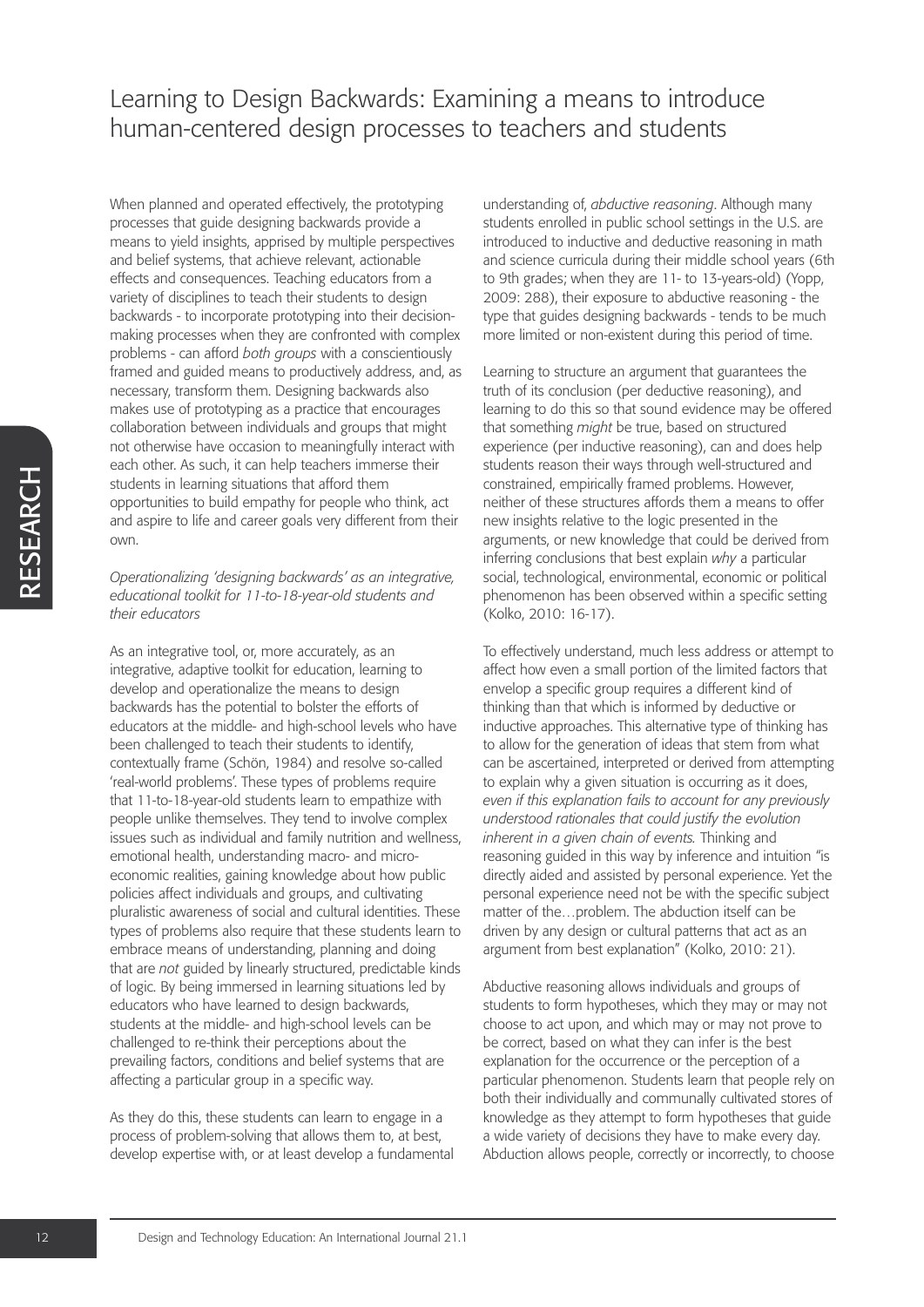how they drive their cars or ride their bicycles when they encounter particular situations 'in traffic;' it affects how they select what to eat and not eat, based on their perception of how they think something new might taste or provide nourishment based on their experiences with other food items that they know are 'kind of like it'; it allows humans to operate a logic of discovery rather than proof (Lipton, 2004: 55) that can lead to new ways of knowing and thinking about the transpiration of particular situations in the world.

It is in this latter mode that abduction can afford middleand high-school students - or financial planners, scientists or designers – a means to envision and then suggest ways to make specific aspects of the future better for affected groups living or working within problematic situations. Additionally, when students are taught to couple abductive reasoning with the prototyping processes described in more detail in the next section, they can determine whether or not what they suggested, and then attempted to invent, was a valid means to improve a particular situation on behalf of a select affected group. (Prototyping processes offer means to validate knowledge in ways that abduction does not, as prototyping allows understandings to be informed as effectively by failure as they are by success.)

*Facilitating collaborative, idea-generation and analysis processes through prototyping and problem-framing with pre-collegiate students*

The thinking that guides designing backwards suggests that 11-to-18- year-old students can learn to

- 1. utilize their analyses of factors and conditions that frame a specific problematic situation to
- 2. guide the synthesis of particular 'bits of knowledge' gleaned from these analyses to
- 3. suggest new ways for the affected group to improve their circumstances within that situation.

In turn, these 'new ways' to help an affected group improve their circumstances can be realized as *prototypes*. These can take many forms, and include but are not limited to artifacts. They might emerge from the designing backwards process as new procedures or protocols for guiding specific activities, or new ways of doing, making or communicating, or new products or systems that might help the affected group ameliorate particular aspects of the negative situation in which they are or are likely to be immersed.

The process of developing prototypes can yield several benefits to 11-to-18-year-old students and those who teach them. Among them are the following that can help these students begin to develop and hone the habits of mind that are necessary for them to become more adept *critical thinkers*:

- Prototypes are developed in an iterative series of actions or steps that allow for the consideration of many variables – ease of use, socio-cultural perception, cost, feasibility, sustainability - and this tends to dissuade students from 'falling in love with their first ideas';
- The fact that prototypes require ideas to be made manifest in some type of physical form - as a diagram, a crude model or plan, a set of instructions—requires students to 'show-and-tell' how key features of their prototypes would work (Zaki - Wurfel, 2009: 3-5);
- Prototyping provides a dynamic yet *hypothetical* means for those in a given affected group struggling within a particular problematic situation to participate in dialogues with each other that are focused on how implementing a specific course of action, or 'solution', as represented by the prototype, might or might not benefit them;
- Prototyping enables those outside the affected group to engage in dialogues with those who are within it about the ramifications of actions in the simulated, or (again) *hypothetical* realm of the prototype *in an inclusive rather than exclusive discussion;*
- Because prototypes are developed in iterative steps, each phase of one's development can provide the means to *test and assess* its particular attributes and features - students can gain crucial insights during these evaluative processes regardless of whether these attributes or features succeed or fail;
- When a prototype, or one of its key components or characteristics, is deemed a failure, an analysis of 'what caused it to fail' can yield students the insight(s) necessary to develop its next iteration in a manner that addresses whatever it was that caused the failure to occur;
- Because prototypes can and should be made quickly and without overt attention to detail or 'final polish', students learn to use and perceive them as tools for generating ideas, rather than end-products that they have worked too hard to make to want to critically analyze. much less discard in favor of something new.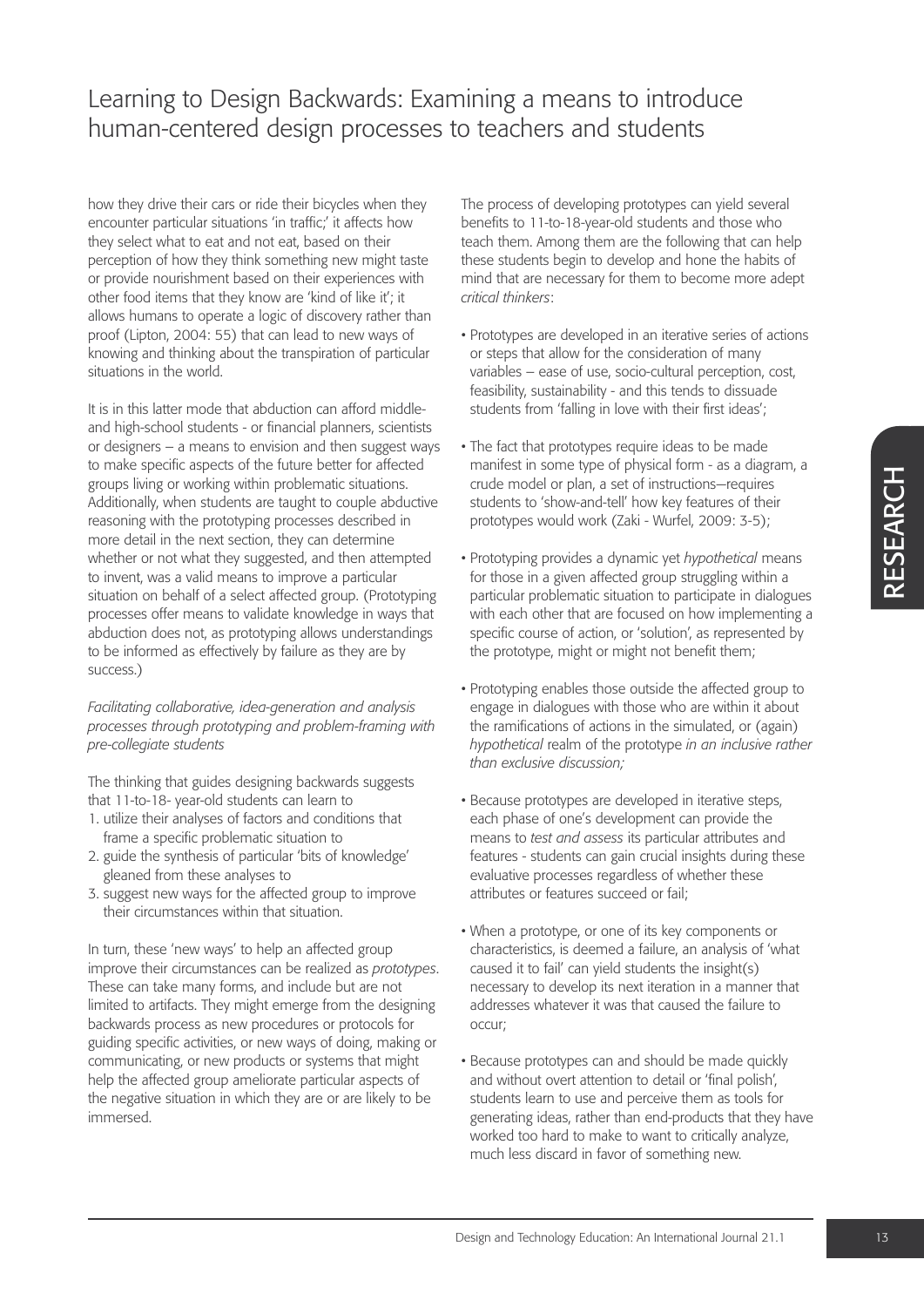| Circumstantial issues | These have more direct, micro-level types of influence on how a particular situation evolves.<br>Examples include how specific groups choose to signify social class distinctions or aspirations,<br>political beliefs or sexual attitudes by possessing and operating distinct types of material<br>goods or utilizing specific types of services, and how these choices affect perceptions and<br>patterns of consumption in given areas among certain populations.                                                                                                     |
|-----------------------|---------------------------------------------------------------------------------------------------------------------------------------------------------------------------------------------------------------------------------------------------------------------------------------------------------------------------------------------------------------------------------------------------------------------------------------------------------------------------------------------------------------------------------------------------------------------------|
| Actors                | They are represented in concept maps such as the one articulated in Figure 1 by personas<br>whose behaviors are hypothetically guided by particular sets of social, cultural, economic and<br>political beliefs. Given their respective biases, the manner in which they act within specific<br>kinds of situations can be accounted for visually within a given concept map's structure.                                                                                                                                                                                 |
| Conditional factors   | These encompass socio-economic, political, technological and environmental conditions that<br>can be cited as having broad causal or correlational influence. Examples include regular<br>access to electricity and the Internet, amount of rainfall per year, access to regular<br>employment opportunities at fair wages, and the type of government in power in a given<br>region.                                                                                                                                                                                     |
| <b>Networks</b>       | These can also be organized within a concept map such as the one that is depicted in Figure<br>1 whenever students, their project collaborators and their instructors deem it necessary to<br>organize a given group or groups of factors, issues or actors together in a more systemic way.<br>Doing this enables the collective influence of a network to be critically examined in light of<br>how it has affected, is affecting and could potentially affect other networks or individual<br>factors, issues and actors within and around a given negative situation. |

### *Table 1. The four types of variables that 'frame', or envelop, a given problematic situation*

The process of developing prototypes is also a means to gather and analyze evidence-based data gleaned from observing and engaging in dialogue with at least some of the people who will actually use, experience or perceive whatever product, service, procedure, or new way of doing, making, or communicating has been created for them in the form(s) of a prototype. A student or team of students should only begin to attempt to create an initial prototype after he/she/they have attempted to understand the various *circumstantial issues, actors, conditional factors and networks* that contextually surround, or frame, a given negative situation (Gibson and Owens, 2014). These four variables are briefly articulated in Table 1.

Figure 1, appearing below, depicts how specific examples of the four variables described in Table 1 can be visually articulated to help educators and their students examining a particular situation or set of circumstances better understand how these variables affect it. In this sample case, the situation involves parents in the U.S. choosing not vaccinate their children against measles, mumps and rubella (MMR). (The American Center for Disease Control and Prevention reported 644 cases of measles in the U.S. in 2014, and more than 15% occurred in people over 18 years of age who had come in contact with children who had not been vaccinated against the disease) (Bruni, 2015).

The situation depicted here is framed, or enveloped, by a complex array of variables that are arranged into the four, categorically organized 'arrow areas', each of which corresponds to the four variables described in Table 1. This depiction is not intended to include the entire array of variables that envelop this situation.

Rather, it serves as a starting point from which precollegiate educators and their students can glean information that can, in turn, begin to spark hypotheses about how this situation, or at least some of the aspects of the lives of those who live and work within it, might be improved. Subsequently, these hypotheses can be used to inform and guide the iterative development of prototypes, which can be articulated and operated in many ways. These new ways of doing or making, or new methods and procedures, or new inventions manifest as artifacts or systems of artifacts, can be critically discussed, tested and revised in multiple cycles (see Figure 2 below). The goal of this process, which (again) has long been an essential tenet of the pedagogic approaches that guide design, is to help pre-collegiate educators and their students learn to think in ways that allow them to empathetically envision and then guide desirable, appropriate transformations.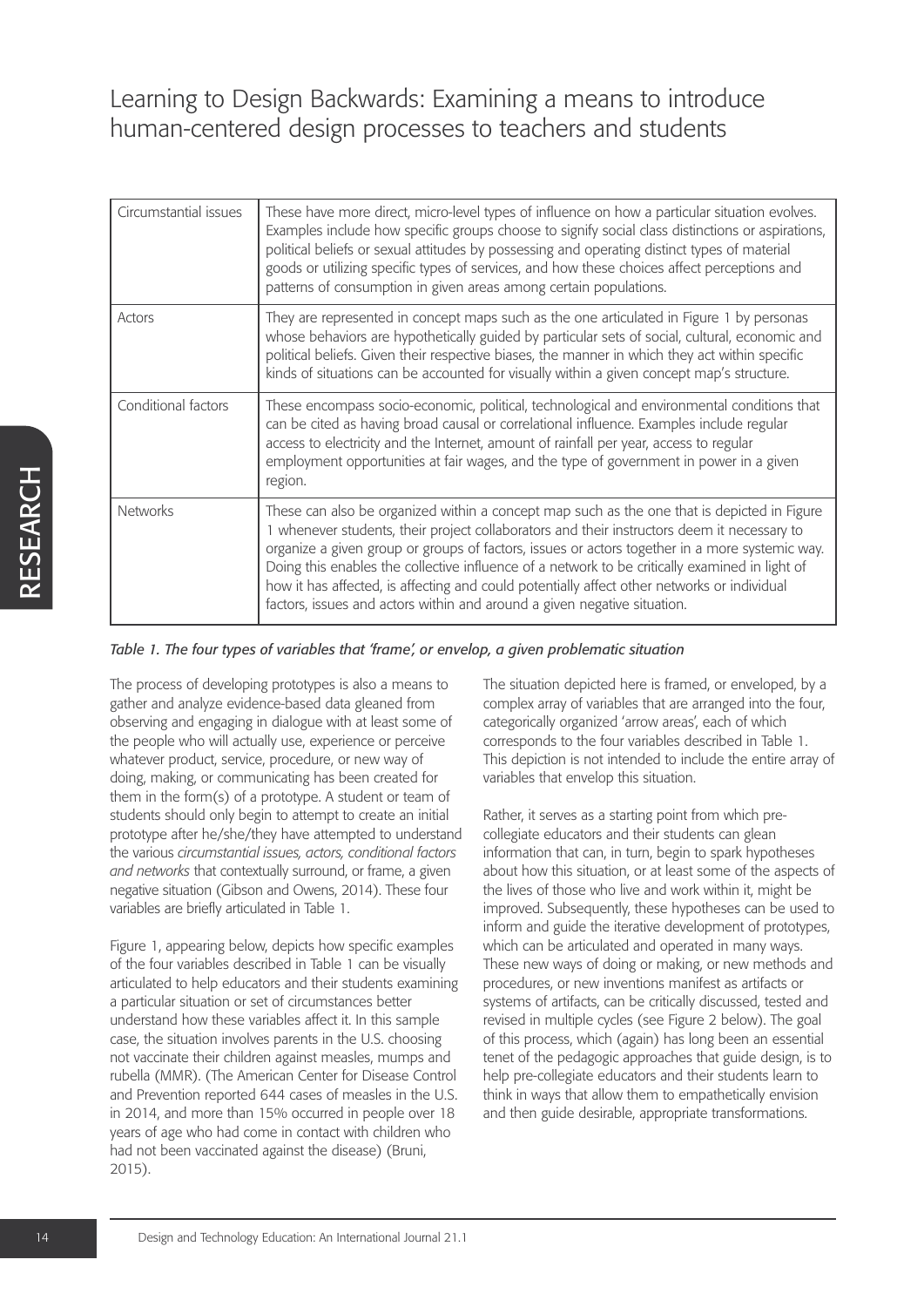

*Figure 1. Using a simple diagram to depict the circumstantial issues, actors, conditional factors, and networks that frame/envelop a given problematic situation.*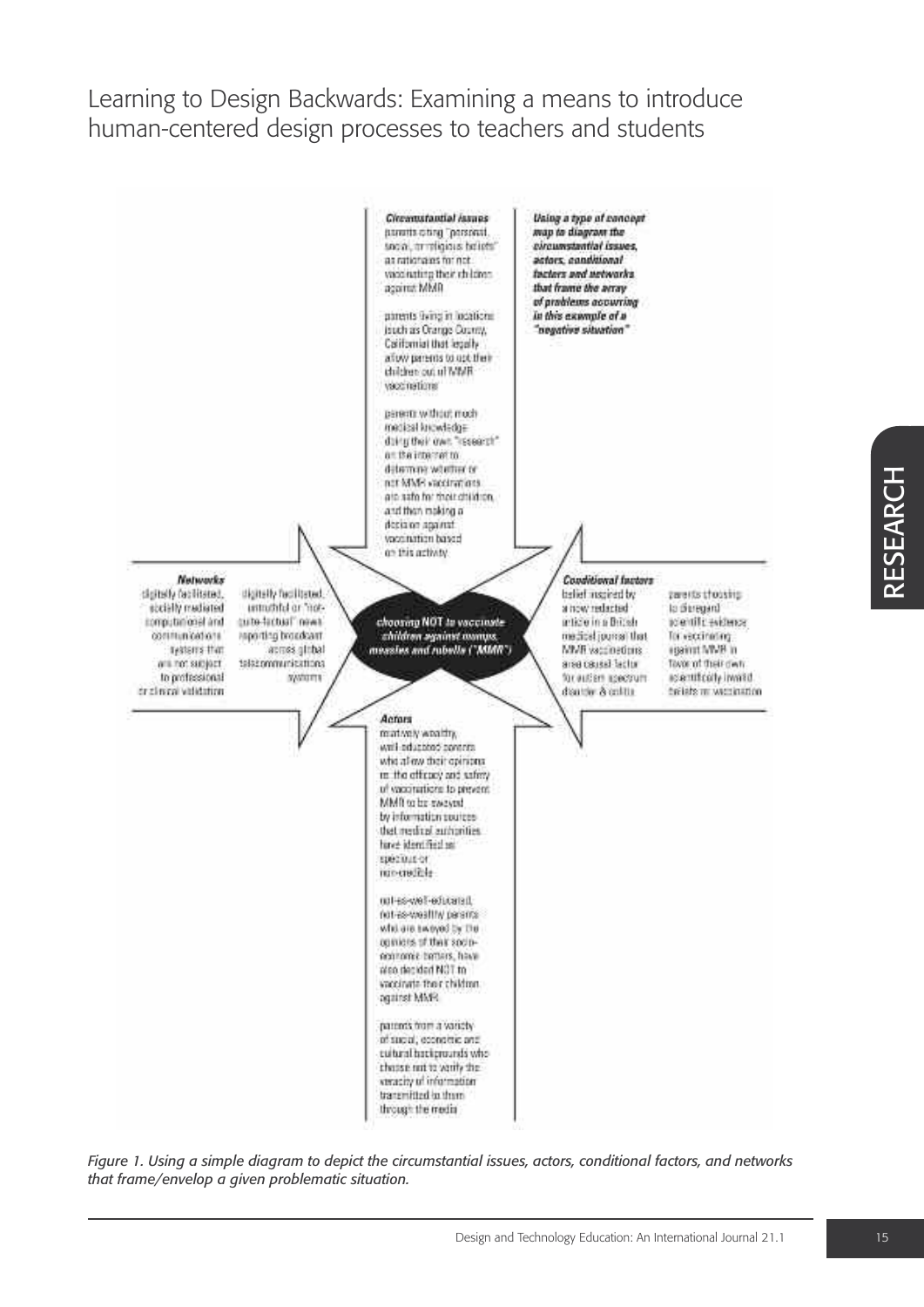

*Figure 2. A depiction of phase one of the iterative, inclusive process of prototyping*

Engaging in the creation and testing of prototypes can also equip students with a dynamic means to a gather the evidence and rationales necessary to help them advocate for the pursuit of particular courses of action and against others. It can also facilitate this in ways that allow those who could or should be affected by these actions - a given affected group enveloped within a particular problematic situation - to be directly involved in decision-making processes that have the potential to change some aspect(s) of their lives. As depicted in Figure 2, prototyping is an iterative, cyclic process that calls for the creation of something that emerges from one or more hypotheses about what could or should be done to ameliorate a given undesirable situation on behalf of a well-defined group of users, or audience, or experiencers.

Prototyping begins after the content depicted in a diagram like the one shown in Figure 1 has been analyzed and hypothesized about.

Allowing members of a group who are situationally affected by given sets of circumstantial issues, conditional factors, actors and networks to participate in the processes of conceptual diagramming and prototyping gives them an active role in decision-making processes that impact them.

It also helps ensure that whatever is developed and tested during prototyping is analyzed and evaluated from multiple perspectives, which encourages a more diverse array of options to be considered.

Prototyping processes require as much time and attention to determining what *is not* working and why as is required to determine what is working and why. Because they are made to be tested to the point where they may break or fail, and then evaluated and openly discussed and critically analyzed, prototypes help students gain knowledge about how to marry abductive reasoning, which yields ways of *knowing*, with assessment methods that yield ways of validating what has come to be known. In this manner, prototyping yields evidence that can be used to support or discourage particular types of decisions, and the strategies and activities that emerge from them. Once a prototype's efficacy, or lack thereof, has been validated, the process begins again, as depicted in Figure 3, as a means to inform and guide the creation of the next prototype. These processes can continue until those involved reach a consensus about which prototype, or which *version* of which prototype, should be made, implemented or distributed.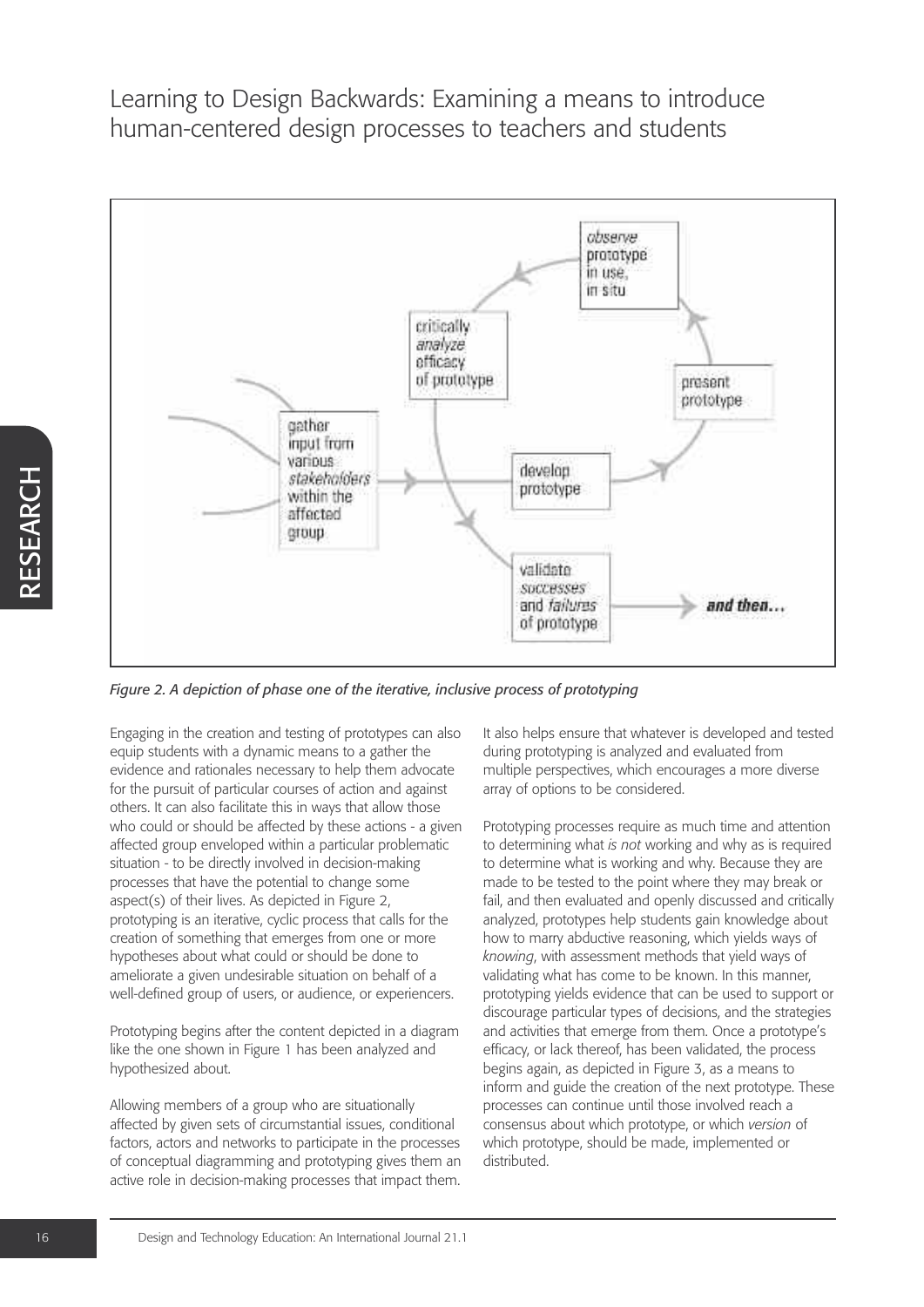

*Figure 3. A depiction of phase two of the iterative, inclusive process of prototyping*

*What utilizing the process of designing backwards can look like in learning situations involving undergraduate and pre-collegiate students.*

Between September of 2013 and May of 2015, 19 undergraduate communication design students at The University of North Texas (UNT) worked with a group of six local middle school and eight high school students during an interactive design project guided by the 'designing backwards' process. The middle- and highschool students had been diagnosed with one of two chronic diseases, or a clinically documented behavioral or substance abuse disorder. The intent of this interactive design project was to develop prototypes for mobile apps or other interactive experiences that could help these students and their families better manage their physiological and psychological conditions. Additionally, three middle school nurses from the Denton, Texas, U.S.A. Independent School District were interviewed on one occasion to inform the development of paper prototypes for the mobile apps and interactive experiences described below, and depicted in Figures 5 and 6. At least one parent of each pre-collegiate student was interviewed during the paper-prototyping process as well.

This project began with individual or pairs of the undergraduate design students conducting two to three one-on-one and then small-group (two to four participants) interviews of approximately 20 minutes each with the middle- and high-school students. The information the undergraduate design students gleaned from these interviews helped them populate versions of the envelopment/framing diagrams depicted in Figure 1. These diagrams also helped each undergraduate student work with one to two middle-or high-school student partners to initiate the 'designing backwards' process. Key insights and understandings about how and how not to address particular issues and concerns per disease or disorder were identified as design criteria at this time.

As these teams of undergraduate-plus-pre-collegiate students discussed successive iterations of their envelopment/framing diagrams, these conversations informed the development of a series of wireframe diagrams (Figure 4). These were then used to plan the design and functionalities of paper prototypes (Figures 5 and 6) of potential apps and interactive experiences that could be roughly configured for testing and assessment. The manually executed, wireframe sketches and paper prototypes of the types depicted in Figures 4-6 could be quickly generated and altered and used in usability testing sessions with the pre-collegiate students. These sketches and prototypes exist primarily to garner feedback and inform the decision-making necessary to further develop a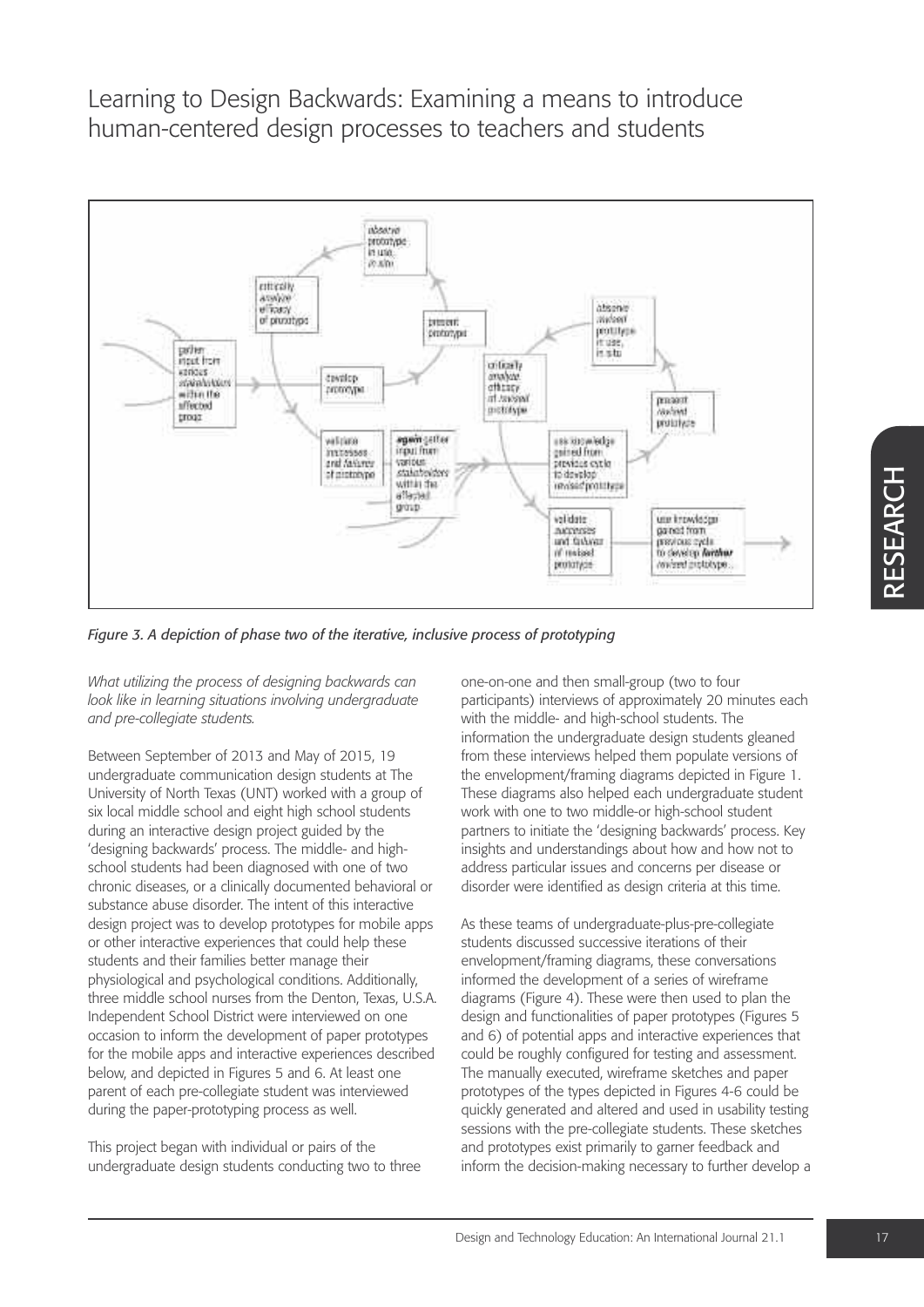

*Figure 4. Manually generated, wireframe 'roughs' of a prototype for a mobile app intended to assist newly diagnosed middle school diabetics with their daily needs.*

given idea. They are shown here to offer concrete evidence that prototypes created quickly - in a matter of a few hours - and without great attention to detail can yield useful information to project developers and would-be 'problem-solvers'.

The various stakeholders in this project strove to develop these prototypes to the point where they could help precollegiate students in north Texas more effectively monitor their physiological and psychological conditions on a daily basis. Secondary goals, such as live, two-way data sharing with family members and healthcare providers, emerged and were addressed as the project developed. A tertiary goal was to ensure that these prototypes would work in ways that prevented the pre-collegiate students from feeling stigmatized because of their need to document and manage their various diseases and disorders.

#### Conclusion

Gathering and analyzing data in ways that result in the creation of evidence that can in turn be operationalized to inform how something is managed, made and communicated is one of the primary benefits of engaging in designing backwards. The situational diagramming and



*Figure 5. A 'rough' of a paper prototype designed to facilitate usability testing of a mobile app hypothetically intended for joint use by middle- and high school nurses, parents and students regarding sexual issues.*

prototyping processes that guide it can begin on a relatively small scale and progress quickly. Designing backwards also evolves in ways that allow 11-to-18-yearold students to easily glean evidence from these processes of 'build, test, assess, re-build, re-test, reassess…' that can effectively inform their decision-making processes about why and how to invent a new thing, procedure, experience or environment. Asking these students to work with individuals from an affected group to co-construct a succession of prototypes as a means to do this allows students to gain first-hand knowledge about how people unlike themselves think and act. Asking these students to evaluate how people from a given affected group perceive, act within or utilize a specific prototype also helps them learn to trust what they can analyze and interpret from engaging in this process as useful, usable knowledge. This is quite different than predominantly trusting their often narrowly informed assumptions about what is relevant, right to do or *not* do, or just. Designing backwards can also help these students learn the value of appreciating and analyzing endeavors, or aspects of them, that *fail* to operate or yield results as planned, as a means to determine what about them could be altered in ways that might eventually be deemed successful.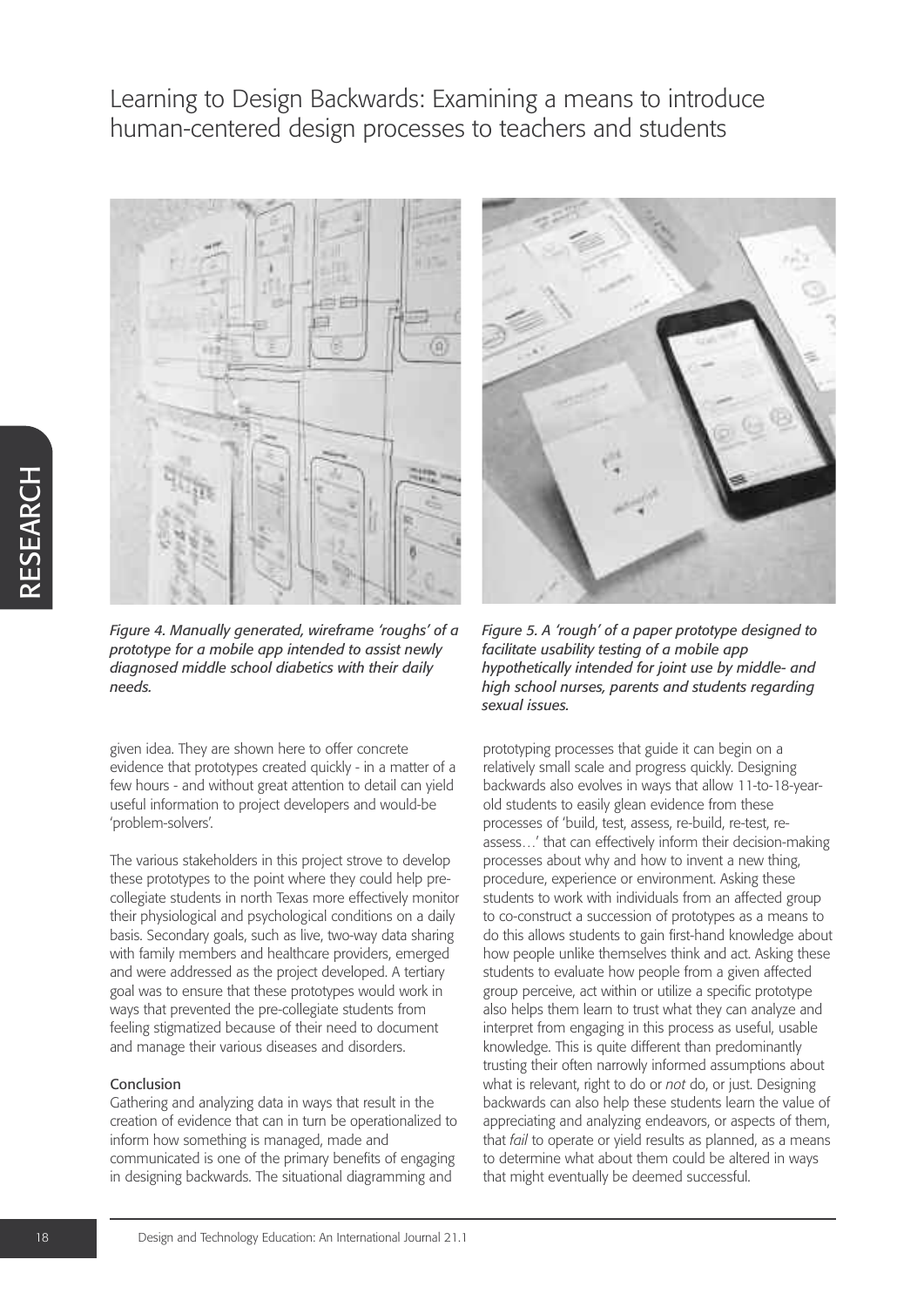

*Figure 6. The testing process of this prototype allows those involved - designers, teachers, nurses and students - to quickly operate and evaluate several different scenarios of use.*

To better understand the process-based activities that inform designing backwards, it can be helpful to describe how they ought *not* to transpire. They should avoid beginning with a pre-conceived idea of what should result from a given undertaking that involves design (i.e., an app, a type of product, environment or interface, a specific type of system, or version of a procedure). Designing backwards is also *not* a means to guide the creation, manufacture and implementation of artifacts and systems of artifacts that may be deemed aesthetically pleasing or beautiful, although these do sometimes result from this process. It is presented here to provide today's middleand high-school students - tomorrow's practitioners - with a means to think and then act in ways that will allow them to contribute to the development and implementation of ideas that effectively and relevantly account for the needs and desires of others.



*Figure 7. As the prototyping process evolves, slightly higher fidelity versions are created to provide all project stakeholders and designers (who may be stakeholders themselves) with a means to facilitate broader, more critically deep conversations.*

#### References

Bain, C. (2004) *What the best college teachers do*, Camridge, Massachusetts, USA: Harvard Press.

Banks, J. A. (1993) 'The Canon Debate, Knowledge Construction, and Multicultural Education', *Educational Researcher,* 22 (5), 4-14.

Berglund, A., & Grimheden, M. (2011) 'The importance of prototyping for education in product innovation engineering', in Chakrabarti, A. (ed.) *Research into Design - Supporting Sustainable Product Development*, Bangalore, India: Research Publishing, Indian Institute of Science.

Bruni, F. (2015) 'The Vaccine Lunacy', *The New York Times*, Op-Ed, 15 February, p. 3.

Coyne, R. (2005) 'Wicked problems revisited', *Design Studies*, 26 (1), 5-17.

Cross, N. (2007) *Designerly Ways of Knowing,* Basel, Switzerland: Board of International Research in Design.